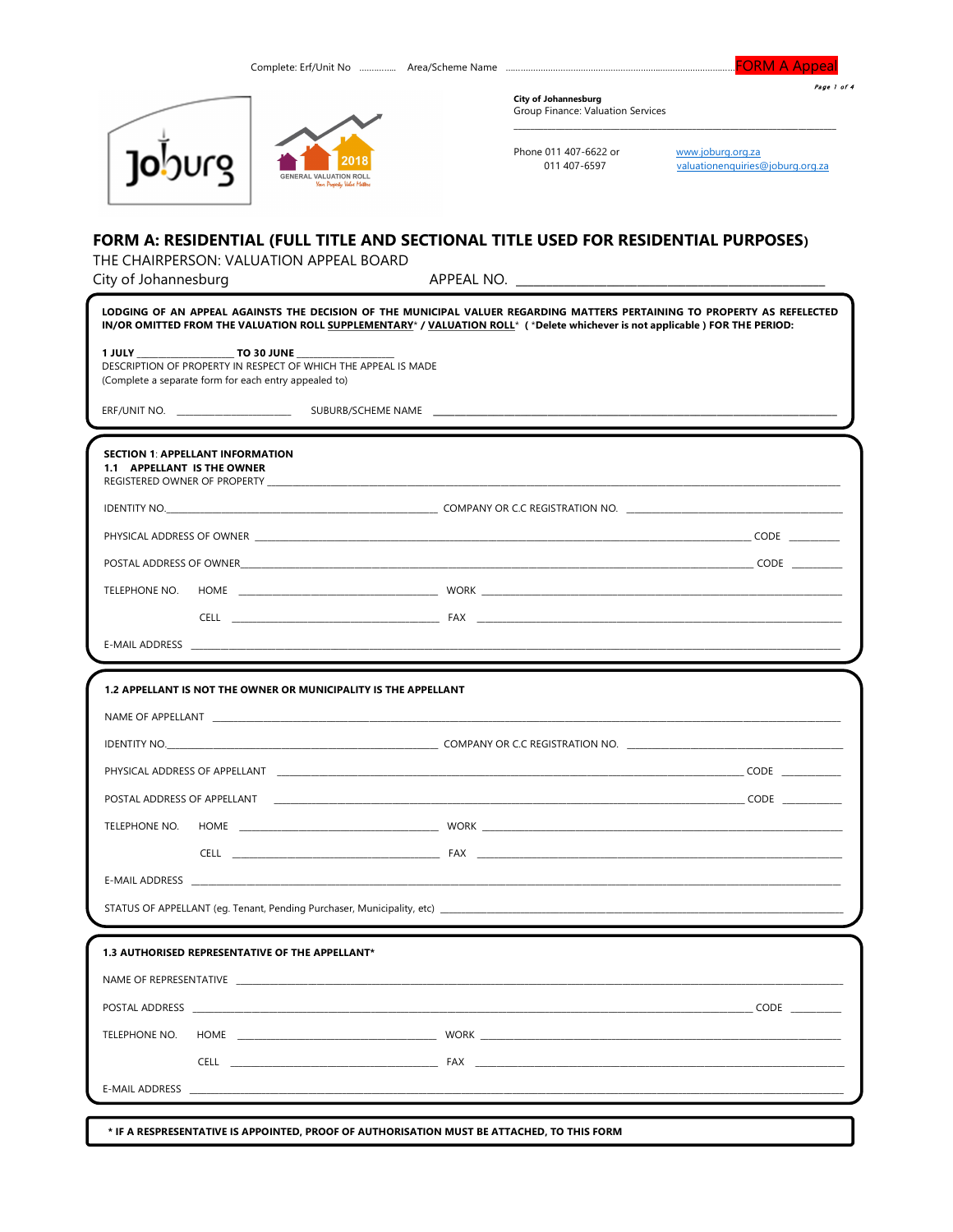| Complete: Erf/Unit No | . | Area/Scheme Name | . |
|-----------------------|---|------------------|---|
|                       |   |                  |   |

# FORM A: RESIDENTIAL (FULL TITLE AND SECTIONAL TITLE USED FOR RESIDENTIAL PURPOSES)

## THE CHAIRPERSON: VALUATION APPEAL BOARD

City of Johannesburg

| $ext{ENT OF PROPERTIES (m2)}$                                                                                                                                                                                                  |        |                   |  |
|--------------------------------------------------------------------------------------------------------------------------------------------------------------------------------------------------------------------------------|--------|-------------------|--|
| MUNCIPAL ACCOUNT NO COMPUTER CONTROL CONTROL CONTROL CONTROL CONTROL CONTROL CONTROL CONTROL CONTROL CONTROL CO                                                                                                                |        |                   |  |
|                                                                                                                                                                                                                                |        |                   |  |
|                                                                                                                                                                                                                                |        |                   |  |
|                                                                                                                                                                                                                                |        |                   |  |
|                                                                                                                                                                                                                                |        |                   |  |
| FOR WHAT PURPOSE THE RESIDENCE OF THE RESIDENCE OF THE RESIDENCE OF THE RESIDENCE OF THE RESIDENCE OF THE RESIDENCE OF THE RESIDENCE OF THE RESIDENCE OF THE RESIDENCE OF THE RESIDENCE OF THE RESIDENCE OF THE RESIDENCE OF T |        |                   |  |
|                                                                                                                                                                                                                                |        |                   |  |
|                                                                                                                                                                                                                                |        |                   |  |
|                                                                                                                                                                                                                                |        |                   |  |
|                                                                                                                                                                                                                                |        |                   |  |
| SECTION 3: DESCRIPTION OF RESIDENTIAL DWELLING (FOR SECTIONAL TITLES SEE SECTION 4) (INDICATE NUMBER OR STATE YES / NO)                                                                                                        |        |                   |  |
|                                                                                                                                                                                                                                |        |                   |  |
| 3.1 MAIN DWELLING                                                                                                                                                                                                              |        |                   |  |
|                                                                                                                                                                                                                                |        |                   |  |
| <b>OUTBUILDINGS</b>                                                                                                                                                                                                            |        |                   |  |
| OTHER ______________________________OTHER ___________________________OTHER ___________________________________                                                                                                                 |        |                   |  |
|                                                                                                                                                                                                                                |        |                   |  |
| <b>OTHER (ATTACH ANNEXURE)</b>                                                                                                                                                                                                 |        |                   |  |
|                                                                                                                                                                                                                                |        |                   |  |
|                                                                                                                                                                                                                                |        |                   |  |
| OTHER<br>BACK<br>FENCING : FRONT                                                                                                                                                                                               | SIDE 1 | SIDE <sub>2</sub> |  |
|                                                                                                                                                                                                                                |        |                   |  |
|                                                                                                                                                                                                                                |        |                   |  |
|                                                                                                                                                                                                                                |        |                   |  |

Page2 of 4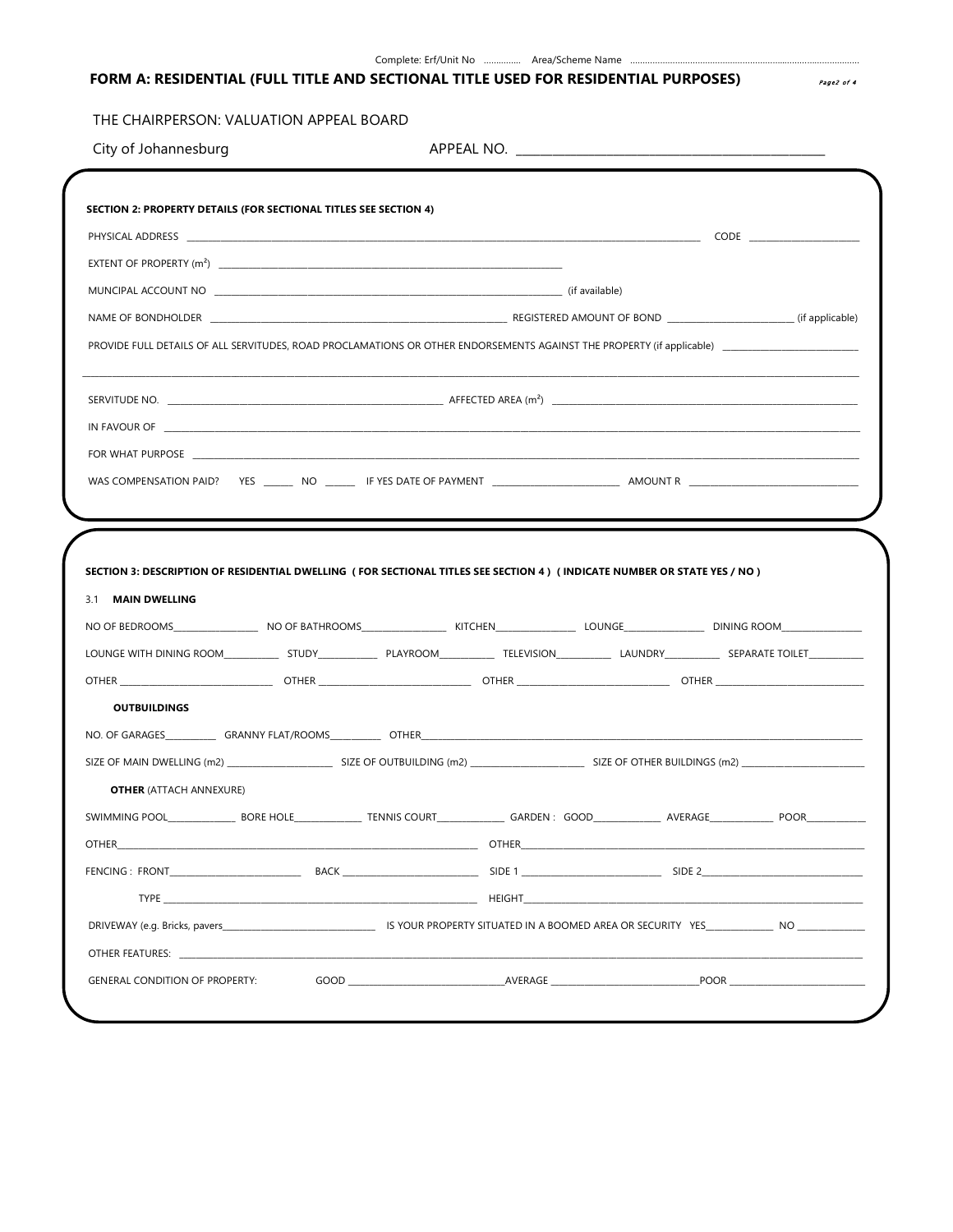#### Complete: Erf/Unit No ................ Area/Scheme Name .....

### FORM A: RESIDENTIAL (FULL TITLE AND SECTIONAL TITLE USED FOR RESIDENTIAL PURPOSES)

THE CHAIRPERSON: VALUATION APPEAL BOARD

City of Johannesburg

APPEAL NO. \_\_\_\_\_\_\_\_\_\_

|                                                                                                                                                                                                                                                                                                                                                            | <b>SECTION 4: SECTIONAL TITLE UNITS</b>                                   |                                             |                                                                                                                                                                                                                           |
|------------------------------------------------------------------------------------------------------------------------------------------------------------------------------------------------------------------------------------------------------------------------------------------------------------------------------------------------------------|---------------------------------------------------------------------------|---------------------------------------------|---------------------------------------------------------------------------------------------------------------------------------------------------------------------------------------------------------------------------|
| INDICATE NUMBER OR STATE YES/NO                                                                                                                                                                                                                                                                                                                            |                                                                           |                                             | NAME OF MANAGING AGENT <b>A CONSERVERT CONSERVERT CONSERVERT CONSERVERT</b> TEL NO.<br>NO OF BEDROOMS _______________ NO OF BATHROOMS _____________ KITCHEN ____________ LOUNGE ____________ DINING ROOM ________________ |
|                                                                                                                                                                                                                                                                                                                                                            |                                                                           |                                             | LOUNGE WITH DINING ROOM _________ STUDY _________ PLAYROOM _________ TELEVISION ___________ LAUNDRY __________ SEPERATE TOILET ___________                                                                                |
| <b>OTHER</b><br>COMMON PROPERTY CONSISTS OF: DETAILS OF EXCLUSIVE AREAS                                                                                                                                                                                                                                                                                    |                                                                           |                                             | ______________OTHER ___________________________OTHER _________________________OTHER _____________________                                                                                                                 |
|                                                                                                                                                                                                                                                                                                                                                            |                                                                           |                                             | $SWIIMMING POOL (m2)$ GARAGE $(m2)$                                                                                                                                                                                       |
|                                                                                                                                                                                                                                                                                                                                                            |                                                                           |                                             |                                                                                                                                                                                                                           |
|                                                                                                                                                                                                                                                                                                                                                            |                                                                           |                                             |                                                                                                                                                                                                                           |
|                                                                                                                                                                                                                                                                                                                                                            |                                                                           |                                             |                                                                                                                                                                                                                           |
|                                                                                                                                                                                                                                                                                                                                                            |                                                                           |                                             |                                                                                                                                                                                                                           |
|                                                                                                                                                                                                                                                                                                                                                            |                                                                           |                                             |                                                                                                                                                                                                                           |
| $R \sim 1$<br>IF YOUR PROPERTY HAS BEEN ON THE MARKET IN THE LAST 3 YEARS WHAT WAS THE ASKING PRICE?                                                                                                                                                                                                                                                       |                                                                           | OFFER RECEIVED R <b>Andrew CONSTRUCTION</b> |                                                                                                                                                                                                                           |
|                                                                                                                                                                                                                                                                                                                                                            |                                                                           |                                             |                                                                                                                                                                                                                           |
| NAME OF AGENT                                                                                                                                                                                                                                                                                                                                              | <b>EXAMPLE IN TEL NO.</b>                                                 |                                             | SALES TRANSACTIONS (OF OTHER PROPERTIES IN THE VICINITY) USED BY APPELLANT IN DETERMINING THE MARKET VALUE OF THE PROPERTY OBJECTED TO                                                                                    |
|                                                                                                                                                                                                                                                                                                                                                            |                                                                           |                                             |                                                                                                                                                                                                                           |
|                                                                                                                                                                                                                                                                                                                                                            |                                                                           |                                             |                                                                                                                                                                                                                           |
|                                                                                                                                                                                                                                                                                                                                                            |                                                                           |                                             |                                                                                                                                                                                                                           |
| <b>SECTION 5: APPEAL DETAILS</b>                                                                                                                                                                                                                                                                                                                           | PARTICULARS AS REFLECTED IN VALUATION ROLL CHANGES REQUESTED BY APPELLANT |                                             |                                                                                                                                                                                                                           |
|                                                                                                                                                                                                                                                                                                                                                            |                                                                           |                                             |                                                                                                                                                                                                                           |
|                                                                                                                                                                                                                                                                                                                                                            |                                                                           |                                             |                                                                                                                                                                                                                           |
| CATEGORY                                                                                                                                                                                                                                                                                                                                                   |                                                                           |                                             |                                                                                                                                                                                                                           |
|                                                                                                                                                                                                                                                                                                                                                            |                                                                           |                                             |                                                                                                                                                                                                                           |
|                                                                                                                                                                                                                                                                                                                                                            |                                                                           |                                             |                                                                                                                                                                                                                           |
|                                                                                                                                                                                                                                                                                                                                                            |                                                                           |                                             |                                                                                                                                                                                                                           |
| MARKET VALUE <b>AND A SERVE AND A SERVE AND A SERVE AND A</b><br>WITH EFFECT DATE THE STATE OF THE STATE OF THE STATE OF THE STATE OF THE STATE OF THE STATE OF THE STATE OF THE STATE OF THE STATE OF THE STATE OF THE STATE OF THE STATE OF THE STATE OF THE STATE OF THE STATE OF THE STATE<br>NAME OF OWNER THE STATE OF STATE AND THE STATE OF OWNER. |                                                                           |                                             |                                                                                                                                                                                                                           |



#### **City of Johannesburg** Group Finance: Valuation Services

Phone 011 407-6622 or 011 407-6597

www.joburg.org.za valuationenquiries@joburg.org.za

Page 3 of 4

FORM A: RESIDENTIAL (FULL TITLE AND SECTIONAL TITLE USED FOR RESIDENTIAL PURPOSES)